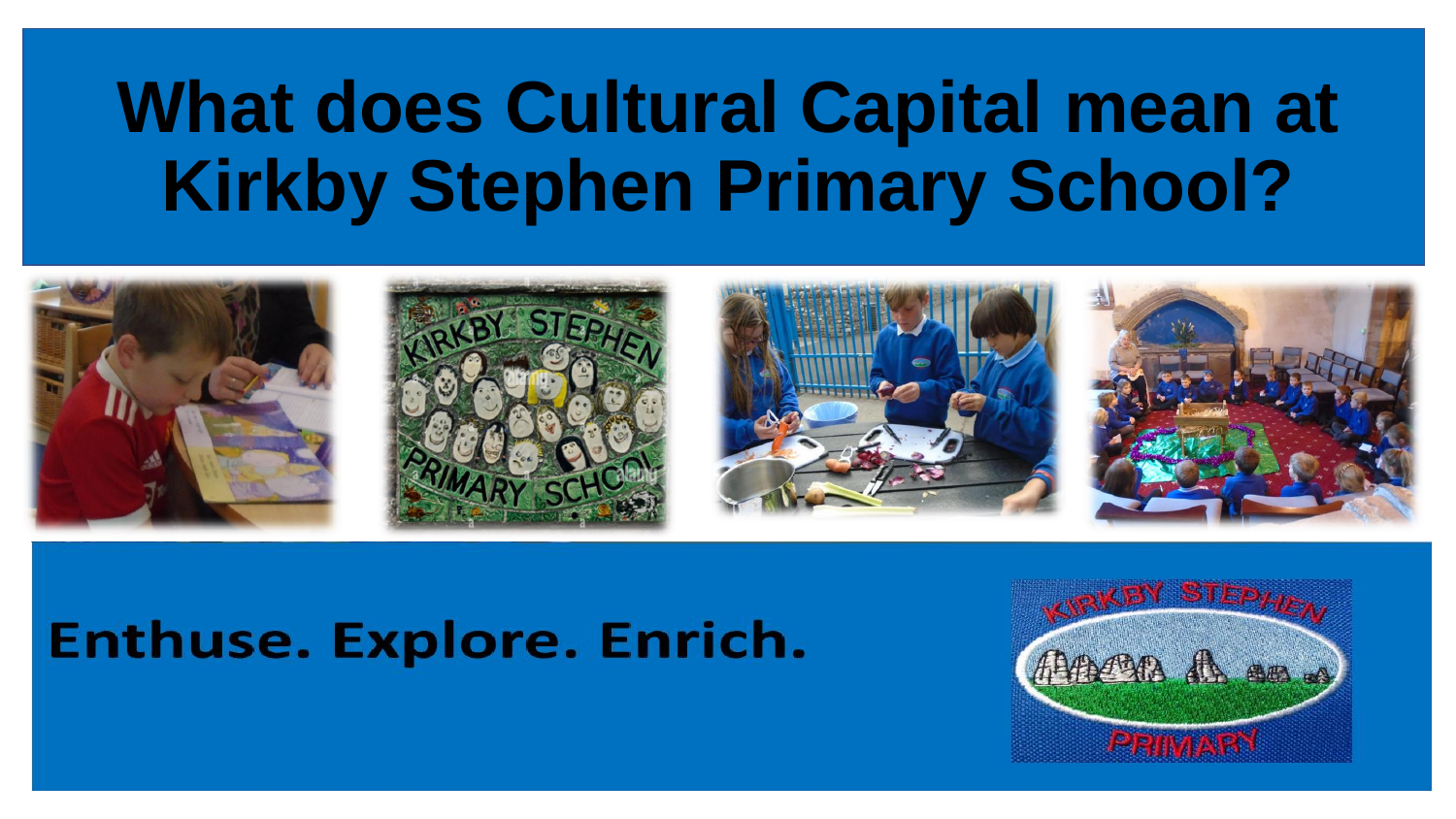## **Cultural Capital**

Research shows that when children and families' cultures are valued, both the child's experience of learning and progress can benefit.

Cultural capital is the accumulation of knowledge, behaviours, and skills that a child can draw upon and which demonstrates their cultural awareness, knowledge and competence; it is one of the key ingredients a pupil will draw upon to be successful in society, their career and the world of work.

At Kirkby Stephen Primary School, children benefit from a curriculum that promotes personal growth and development building on what they understand and know already. We value the children's culture and interests and have personalised our curriculum to reflect the unique locality and history of the area. As the children journey through our school, we aim to widen both their knowledge and experiences by immersing them in the wider world.





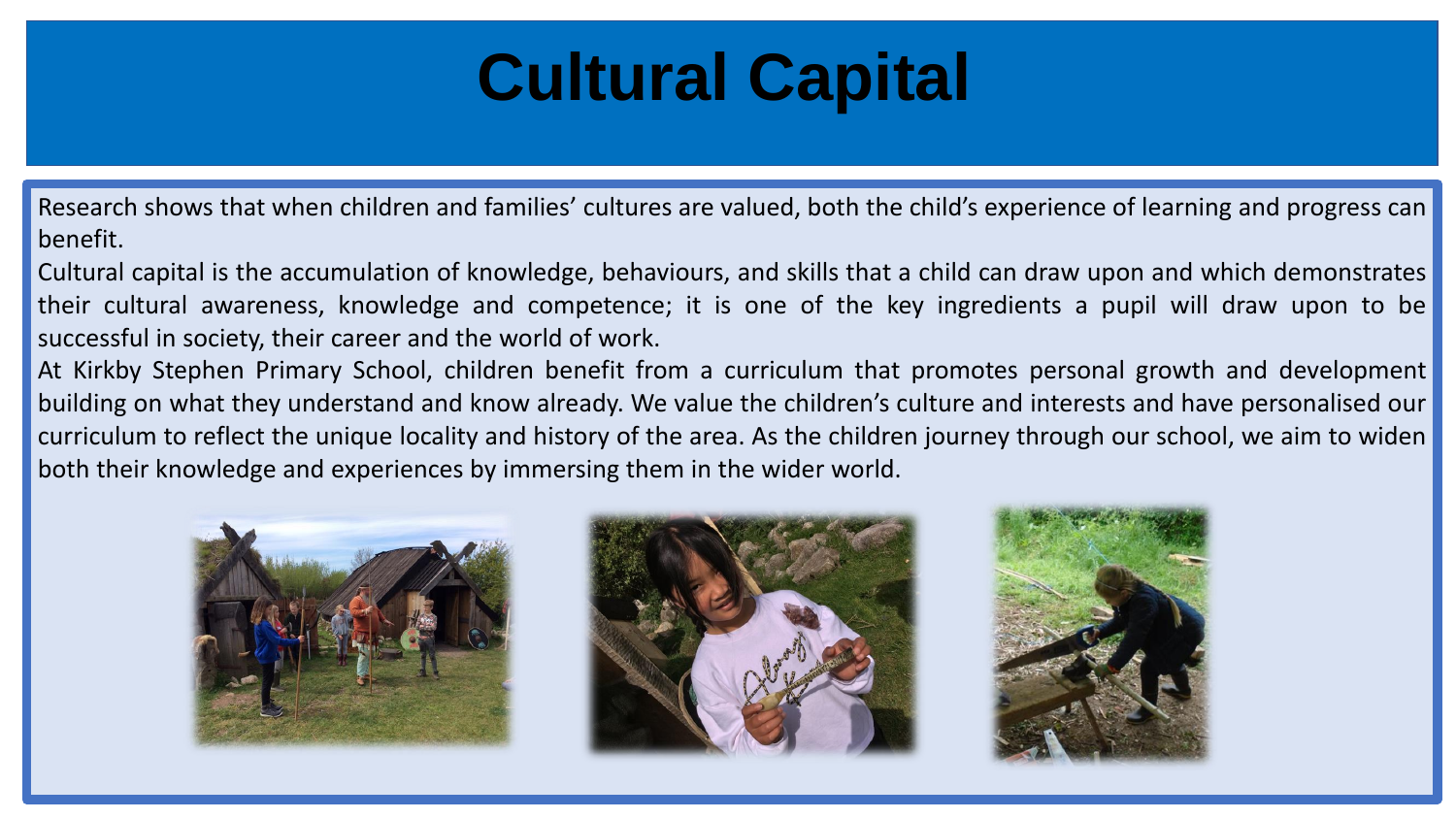## **What does Cultural Capital look like at Kirkby Stephen Primary School?**

We care for each other.

We enjoy completing our Yearly Nine Standards Challenges.

We are Phunky Food members and part of the Eden Valley Sports Partnership to inspire healthy futures. We raise money for charities.

We learn about people who help us in our community.

We enjoy performing at community events.

We visit local residential homes to spread cheer and happiness.

We send posters to say thank you to local businesses.

We listen and learn from others

We have strong links with Kirkby Stephen Community Arts and enjoy seeing live theatre. We play musical instruments.